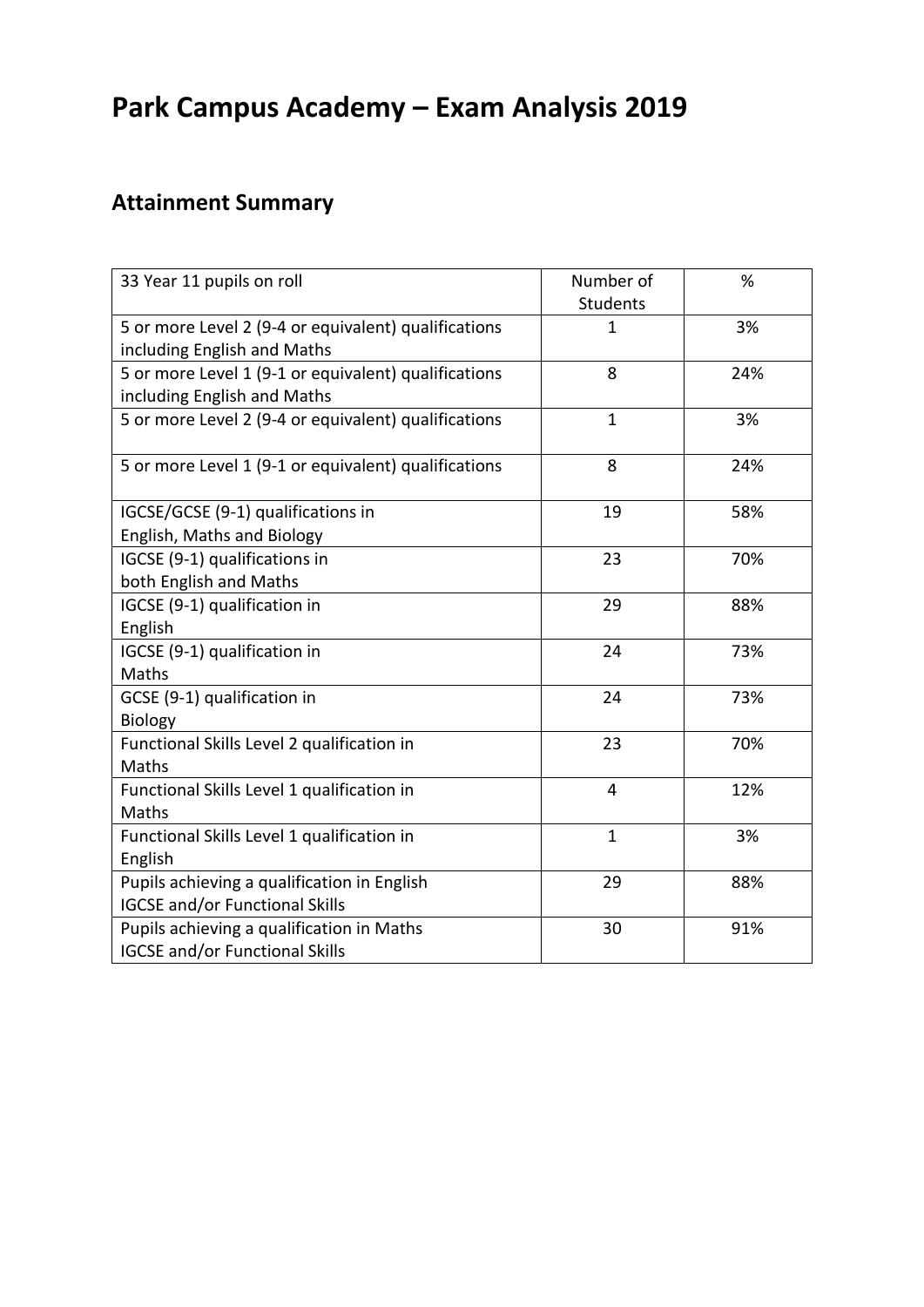## **Examination Results by Pupil**

|                                                          | GCSE ENGLISH LANGUAGE | GCSE MATHEMATICS                  | <b>GCSE BIOLOGY</b>         | CTECDL LEVEL 2 CERTIFICATE | <b>JCFE LEVEL 2 CERTIFICATE EQUAL ITY &amp; DIVERSITY</b> | <b>NCFE LEVEL 2 CERTIFICATE NUTRITION &amp; HEALTH</b> | <b>Production</b><br>ICFE Level 2 Certificate Moving Image | English Speaking Board level 2 Certificate                                                                 | Prince's Trust Award Level 2 | BTEC Level 2 First Award Art + Design | <b>NCFE Level 2 Award Creative Craft</b> | ENGLISH FUNCTIONAL SKILLS AWARD LEVELS 1/2 | <b>VATHS FUNCTIONAL SKILLS AW ARD LEVELS 1/2</b> | <b>NCFE Level 1 Award CV Writing</b> | ICFE Level 1 Award Photography | Arts Award Bronze Level 1 Award in the Arts |                          |                | $G/9 - 1$ GRADES<br>å | GRADES<br>$-C/9 - 4$ |                                            | KEY                                               |                                          |                          |
|----------------------------------------------------------|-----------------------|-----------------------------------|-----------------------------|----------------------------|-----------------------------------------------------------|--------------------------------------------------------|------------------------------------------------------------|------------------------------------------------------------------------------------------------------------|------------------------------|---------------------------------------|------------------------------------------|--------------------------------------------|--------------------------------------------------|--------------------------------------|--------------------------------|---------------------------------------------|--------------------------|----------------|-----------------------|----------------------|--------------------------------------------|---------------------------------------------------|------------------------------------------|--------------------------|
| Student 1                                                | D                     | $\overline{\mathbf{2}}$           | $\mathbf 1$                 |                            |                                                           |                                                        |                                                            |                                                                                                            |                              |                                       |                                          |                                            | 2A                                               | 1A                                   |                                |                                             |                          |                | 4.0                   | 0.5                  |                                            |                                                   |                                          |                          |
| Student 2<br>Student 3                                   | $\mathbf{C}$<br>x     | U<br>x                            | $\mathbf 1$<br>U            | P                          |                                                           |                                                        |                                                            |                                                                                                            |                              |                                       |                                          | $\boldsymbol{\mathsf{x}}$                  | 2A<br>2A                                         |                                      |                                |                                             |                          |                | 3.5<br>0.5            | 2.5<br>0.5           |                                            | IGCSE/GCSE                                        | 9                                        |                          |
| Student 4                                                | x                     | x                                 | U                           |                            |                                                           |                                                        |                                                            |                                                                                                            |                              |                                       |                                          | R1W1                                       | 1A                                               |                                      |                                |                                             |                          |                | 0.5                   | 0.0                  |                                            |                                                   | 8                                        | $A^*$                    |
| Student 5                                                | D                     | x                                 | U                           |                            |                                                           |                                                        |                                                            |                                                                                                            |                              |                                       |                                          | R2                                         | 2A                                               |                                      |                                |                                             |                          |                | 1.5                   | 0.5                  |                                            |                                                   |                                          | $\overline{A}$           |
| Student 6                                                | X<br>D                | U<br>$\overline{2}$               | U<br>$\mathbf{1}$           |                            |                                                           |                                                        |                                                            |                                                                                                            |                              |                                       |                                          | x                                          | $\pmb{\mathsf{x}}$<br>1A                         |                                      |                                |                                             |                          |                | 0.0<br>3.5            | 0.0<br>$0.0\,$       |                                            |                                                   | -5                                       | $B+ / B$<br>$B - / C +$  |
| Student 7<br>Student 8                                   | E                     | x                                 | $\mathbf 1$                 |                            |                                                           |                                                        |                                                            |                                                                                                            |                              |                                       |                                          |                                            | x                                                |                                      |                                |                                             |                          |                | 2.0                   | 0.0                  |                                            |                                                   | $\overline{4}$                           | $C/C-$                   |
| Student 9                                                | E                     | $\mathbf 1$                       | $\mathbf 1$                 | A                          |                                                           |                                                        |                                                            |                                                                                                            |                              |                                       |                                          | R <sub>2</sub>                             | 2A                                               |                                      |                                |                                             |                          |                | 4.5                   | $1.5$                |                                            |                                                   | $\overline{\mathbf{3}}$                  | $D+/D/D-/E+$             |
| Student 10                                               | D                     | 3                                 | $\mathbf 1$                 |                            |                                                           |                                                        |                                                            |                                                                                                            |                              |                                       |                                          |                                            | $\pmb{\mathsf{x}}$                               |                                      |                                |                                             |                          |                | 3.0                   | 0.0                  |                                            |                                                   | $\overline{2}$                           | $E/E$ -/F+/F             |
| Student 11                                               | E                     | $\mathbf 1$                       | $\mathbf{1}$                |                            |                                                           |                                                        |                                                            |                                                                                                            |                              |                                       |                                          |                                            | 2A                                               |                                      |                                |                                             |                          |                | 3.5                   | 0.5                  |                                            |                                                   | $\overline{1}$                           | $F$ -/G+/G/G             |
| Student 12<br>Student 13                                 | E<br>c                | $\,$ 4 $\,$<br>$\mathbf{2}$       | $\mathbf{2}$<br>$\mathbf 1$ | $\mathbf A$                | 2C                                                        | 2C<br>2C                                               |                                                            | $\mathsf{M}% _{T}=\mathsf{M}_{T}\!\left( a,b\right) ,\ \mathsf{M}_{T}=\mathsf{M}_{T}\!\left( a,b\right) ,$ | 2A                           |                                       |                                          | R2                                         | 2A<br>2A                                         | 1A                                   |                                |                                             |                          |                | 6.5<br>6.5            | 4.0<br>4.5           |                                            |                                                   | U<br>Х                                   | ungraded<br>absent       |
| Student 14                                               | F                     | $\mathbf 1$                       | U                           |                            |                                                           |                                                        |                                                            |                                                                                                            |                              |                                       |                                          | R <sub>2</sub>                             | 2A                                               |                                      |                                |                                             |                          |                | 2.5                   | 0.5                  |                                            |                                                   | <b>NE</b>                                | not entered              |
| Student 15                                               | D                     | $\mathbf{3}$                      | $\overline{\mathbf{3}}$     | в                          |                                                           |                                                        |                                                            |                                                                                                            | 2A                           |                                       |                                          |                                            | 2A                                               |                                      |                                |                                             |                          |                | 5.0                   | 2.0                  |                                            |                                                   |                                          |                          |
| Student 16                                               | D                     | 3                                 | $\mathbf{2}$                | P                          | 2C                                                        |                                                        |                                                            |                                                                                                            | 2A                           |                                       |                                          | R <sub>2</sub>                             | 2A                                               |                                      |                                |                                             |                          |                | 6.0                   | 3.0                  |                                            |                                                   | 2A Functional Skills Level 2 AWARD       | 0.5B                     |
| Student 17<br>Student 18                                 | D<br>F                | $\mathbf 1$<br>$\mathbf 1$        | $\mathbf 1$<br>$\mathbf 1$  |                            |                                                           |                                                        |                                                            |                                                                                                            | 2A                           |                                       |                                          | <b>R2W2</b>                                | 2A<br>2A                                         |                                      |                                |                                             |                          |                | 4.0<br>3.5            | $1.0$<br>0.5         |                                            | R1/R2                                             | 1A Functional Skills level 1 AWARD       | $0.5D-E$<br>reading only |
| Student 19                                               | 5                     | $\mathbf 1$                       | x                           |                            |                                                           |                                                        |                                                            |                                                                                                            |                              |                                       |                                          | x                                          | 2A                                               |                                      |                                |                                             |                          |                | 2.5                   | $1.5\,$              |                                            | W1/W2                                             |                                          | writing only             |
| Student 20                                               | G                     | U                                 | $\mathbf{2}$                |                            |                                                           |                                                        |                                                            |                                                                                                            |                              |                                       |                                          |                                            | x                                                |                                      |                                |                                             |                          |                | 2.0                   | $0.0\,$              |                                            |                                                   |                                          |                          |
| Student 21                                               | D                     | $\overline{2}$                    | $\mathbf{1}$                |                            |                                                           |                                                        |                                                            |                                                                                                            |                              |                                       |                                          |                                            | $\pmb{\mathsf{x}}$                               |                                      |                                |                                             |                          |                | 3.0                   | 0.0                  |                                            | 2C LEVEL 2 CERTIFICATE                            |                                          | 6/B                      |
| Student 22<br>Student 23                                 | E<br>D                | $\mathbf 1$<br>x                  | U<br>$\mathbf 1$            |                            |                                                           | 2C                                                     |                                                            |                                                                                                            |                              |                                       |                                          |                                            | 2A<br>1A                                         |                                      |                                |                                             |                          |                | 3.5<br>2.5            | 1.5<br>0.0           |                                            | 2A LEVEL 2 AWARD<br><b>1C LEVEL 1 CERTIFICATE</b> |                                          | 0.5x6/0.5xB<br>$3/D-E$   |
| Student 24                                               | F                     | $\mathbf 1$                       | $\mathbf 1$                 |                            |                                                           |                                                        |                                                            |                                                                                                            |                              |                                       |                                          |                                            | 1A                                               |                                      |                                |                                             |                          |                | 3.5                   | 0.0                  |                                            | 1A LEVEL 1 AWARD                                  |                                          | $0.5x3/0.5xD - E$        |
| Student 25                                               | $\pmb{\mathsf{x}}$    | $\mathbf 1$                       | $\mathbf 1$                 |                            |                                                           |                                                        |                                                            |                                                                                                            |                              |                                       |                                          | $\pmb{\mathsf{x}}$                         | $\pmb{\times}$                                   |                                      |                                |                                             |                          |                | 2.0                   | 0.0                  |                                            |                                                   |                                          |                          |
| Student 26                                               | D                     | $\mathbf{2}$                      | U                           |                            |                                                           |                                                        |                                                            | P                                                                                                          |                              |                                       |                                          | R2                                         | 2A                                               |                                      |                                |                                             |                          |                | 3.5                   | $1.5\,$              |                                            |                                                   | 2PC BTEC Certificate LEVEL 2 PASS        | 4/C                      |
| Student 27<br>Student 28                                 | $\mathbf{c}$<br>D     | $\mathbf 1$<br>$\mathbf 1$        | $\mathbf 1$<br>$\mathbf 1$  | A<br>B                     | 2C                                                        | 2C                                                     | 2C                                                         |                                                                                                            | 2A                           | 2PA                                   | 2PA                                      | 1A<br>R2W1                                 | 2A<br>2A                                         | 1A<br>1A                             | 1A                             | 1A                                          |                          |                | 10.5<br>5.5           | 6.5<br>2.0           |                                            |                                                   | 2PA BTEC Award LEVEL 2 PASS              | 0.5x4/0.5xC              |
| Student 29                                               | E                     | $\mathbf{2}$                      | $\mathbf{1}$                | P                          |                                                           |                                                        |                                                            |                                                                                                            |                              |                                       |                                          | R1                                         | 2A                                               |                                      |                                |                                             |                          |                | 4.5                   | $1.5\,$              |                                            | <b>BTEC LEVEL 2 PASS</b>                          |                                          | 4/C                      |
| Student 30                                               | D                     | $\mathbf{2}$                      | $\mathbf{2}$                | P                          | 2C                                                        | 2C                                                     |                                                            |                                                                                                            |                              |                                       |                                          |                                            | 2A                                               |                                      |                                |                                             |                          |                | 6.5                   | 3.5                  |                                            | <b>BTEC LEVEL 2 MERIT</b>                         |                                          | 6/B                      |
| Student 31                                               | $\mathbf{c}$          | 3                                 | $\overline{\mathbf{3}}$     | P                          |                                                           |                                                        |                                                            |                                                                                                            |                              |                                       |                                          | <b>R2W2</b>                                | 2A                                               |                                      |                                |                                             |                          |                | 4.5                   | 4.5                  |                                            |                                                   | <b>STEC LEVEL 2 DISTINCTION</b>          | 7/A                      |
| Student 32<br>Student 33                                 | F<br>D                | $\pmb{\mathsf{x}}$<br>$\mathbf 1$ | U<br>$\mathbf 1$            | A                          | $_{\rm 2C}$                                               | 2C                                                     |                                                            |                                                                                                            |                              |                                       |                                          | R <sub>2</sub>                             | 2A<br>2A                                         |                                      |                                |                                             |                          |                | $1.5\,$<br>6.5        | 0.5<br>3.5           |                                            | AWARD                                             |                                          | 0.5 GCSE                 |
| $A^* - G / 9 - 1$                                        | 29                    | 24                                | 24                          | ${\bf 11}$                 | 5                                                         | 6                                                      | $\mathbf{1}$                                               | $\overline{2}$                                                                                             | 5                            | $\mathbf{1}$                          | $\mathbf{1}$                             | $\mathbf{1}$                               | 27                                               | $\overline{4}$                       | $\mathbf{1}$                   | $\mathbf{1}$                                | 5 or more                |                | 8                     | $\mathbf 1$          |                                            | CERTIFICATE                                       |                                          | 1.0 GCSE                 |
|                                                          | 88%                   | 73%                               | 73%                         | 33%                        | 15%                                                       | 18%                                                    | 3%                                                         | 6%                                                                                                         | 15%                          | 3%                                    | 3%                                       | 3%                                         | 82%                                              | 12%                                  | 3%                             | 3%                                          |                          |                | 24%                   | 3%                   |                                            | LEVEL 1 QUALIFICATIONS                            |                                          | $1-3/$ G-D               |
| A* - C / 9 - 4                                           | 5<br>15%              | $\mathbf{1}$<br>3%                | $\mathbf{0}$<br>0%          | 11<br>33%                  | 5<br>15%                                                  | 6<br>18%                                               | $\mathbf{1}$<br>3%                                         | $\overline{2}$<br>6%                                                                                       | 5<br>15%                     | $\mathbf{1}$<br>3%                    | $\mathbf{1}$<br>3%                       | $\mathbf 0$<br>0%                          | 23<br>70%                                        | $\mathbf{0}$<br>0%                   | $\mathbf{0}$<br>0%             | $\mathbf{0}$<br>0%                          | 1 or more                |                | 30<br>91%             | 16<br>48%            |                                            | LEVEL 2 QUALIFICATIONS                            |                                          | 4-9 / C-A**              |
| <b>Examination Results by Subject</b><br>IGCSE/GCSE/ECDL |                       |                                   |                             |                            |                                                           |                                                        |                                                            |                                                                                                            |                              |                                       |                                          |                                            |                                                  |                                      |                                |                                             |                          |                |                       |                      |                                            |                                                   |                                          |                          |
| Subject                                                  |                       | 9                                 |                             | 8                          | $\overline{7}$                                            |                                                        | 6                                                          | 5                                                                                                          |                              | $\overline{4}$                        |                                          | 3                                          |                                                  | $\overline{2}$                       | $\mathbf{1}$                   |                                             | U                        | X              |                       |                      | No. Pupils<br>achieving a<br>qualification |                                                   | % Pupils<br>achieving a<br>qualification |                          |
| <b>IGCSE</b><br>English                                  |                       | $\blacksquare$                    |                             | $\blacksquare$             | $\blacksquare$                                            |                                                        | $\blacksquare$                                             | $\mathbf{1}$                                                                                               |                              | $\overline{4}$                        |                                          | 13                                         |                                                  | 10                                   | $\mathbf{1}$                   |                                             | $\blacksquare$           | $\overline{4}$ |                       |                      | 29                                         |                                                   | 88%                                      |                          |
| <b>IGCSE</b>                                             |                       | $\qquad \qquad \blacksquare$      |                             | $\overline{a}$             | Ξ.                                                        |                                                        | $\qquad \qquad \blacksquare$                               |                                                                                                            | $\blacksquare$               | $\mathbf{1}$                          |                                          | $\overline{4}$                             |                                                  | $\overline{7}$                       | 12                             |                                             | $\overline{3}$           | 6              |                       |                      | 24                                         |                                                   | 73%                                      |                          |
| Maths<br><b>GCSE</b>                                     |                       | $\blacksquare$                    |                             | $\blacksquare$             | -                                                         |                                                        | $\overline{\phantom{a}}$                                   |                                                                                                            | $\qquad \qquad \blacksquare$ | $\blacksquare$                        |                                          | $\overline{2}$                             |                                                  | $\overline{4}$                       | 18                             |                                             | 8                        | $\mathbf{1}$   |                       |                      | 24                                         |                                                   | 73%                                      |                          |
| Biology                                                  |                       |                                   |                             |                            |                                                           |                                                        |                                                            |                                                                                                            |                              |                                       |                                          |                                            |                                                  |                                      |                                |                                             |                          |                |                       |                      |                                            |                                                   |                                          |                          |
| <b>ECDL</b>                                              |                       |                                   |                             |                            | 4                                                         |                                                        | $\overline{2}$                                             | -                                                                                                          |                              | 5                                     |                                          | ÷,                                         |                                                  |                                      |                                |                                             | $\overline{\phantom{0}}$ | ÷              |                       |                      | 11                                         |                                                   | 33%                                      |                          |

## **Examination Results by Subject**

### **IGCSE/GCSE/ECDL**

| Subject      | 9                        | 8 | 7 | 6              | 5 | 4 | 3  | 2  | 1  | U | X | No. Pupils<br>achieving a | % Pupils<br>achieving a |
|--------------|--------------------------|---|---|----------------|---|---|----|----|----|---|---|---------------------------|-------------------------|
|              |                          |   |   |                |   |   |    |    |    |   |   | qualification             | qualification           |
| <b>IGCSE</b> | $\overline{\phantom{0}}$ |   |   |                | 1 | 4 | 13 | 10 | 1  |   | 4 | 29                        | 88%                     |
| English      |                          |   |   |                |   |   |    |    |    |   |   |                           |                         |
| <b>IGCSE</b> | -                        |   | - |                |   | 1 | 4  | 7  | 12 | 3 | 6 | 24                        | 73%                     |
| Maths        |                          |   |   |                |   |   |    |    |    |   |   |                           |                         |
| <b>GCSE</b>  | -                        |   | - |                |   |   | 2  | 4  | 18 | 8 | 1 | 24                        | 73%                     |
| Biology      |                          |   |   |                |   |   |    |    |    |   |   |                           |                         |
| <b>ECDL</b>  | $\overline{\phantom{0}}$ |   | 4 | $\overline{2}$ |   | 5 |    |    |    |   |   | 11                        | 33%                     |
| ICT          |                          |   |   |                |   |   |    |    |    |   |   |                           |                         |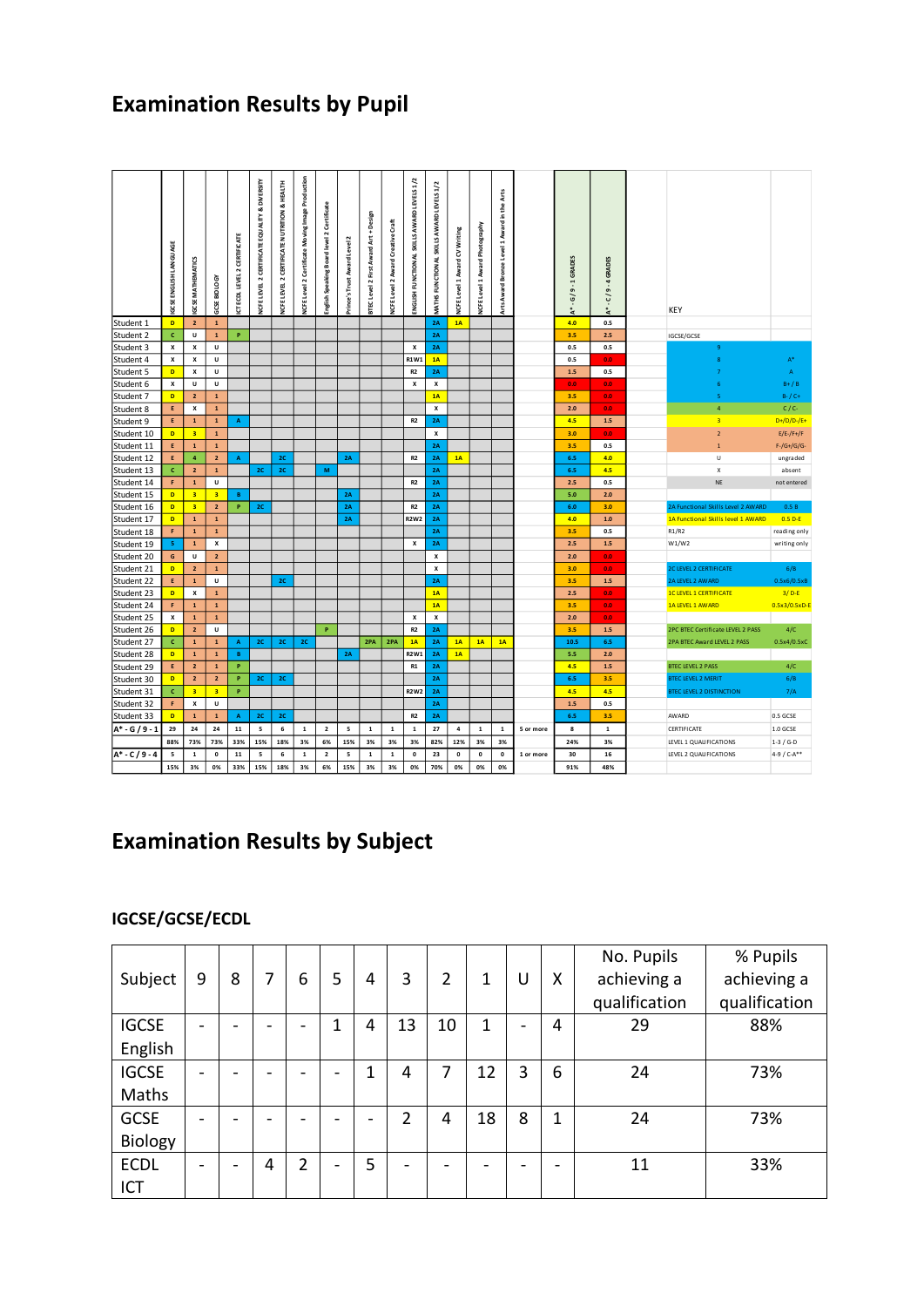#### **Functional Skills**

|                          | Level 2 | Level 1 | No. Pupils    | % Pupils      |
|--------------------------|---------|---------|---------------|---------------|
| Subject                  | Pass    | Pass    | achieving a   | achieving a   |
|                          |         |         | qualification | qualification |
| <b>Functional Skills</b> |         |         |               | 3%            |
| English                  |         |         |               |               |
| <b>Functional Skills</b> | 23      |         | 27            | 82%           |
| <b>Mathematics</b>       |         |         |               |               |

#### **Level 2 Certificate/Award Courses**

|                                 | Level 2        | Level 2 | No. Pupils    | % Pupils      |
|---------------------------------|----------------|---------|---------------|---------------|
| Subject                         | Certificate    | Award   | achieving a   | achieving a   |
|                                 |                |         | qualification | qualification |
| <b>NCFE</b>                     | 5              |         | 5             | 15%           |
| <b>Equality &amp; Diversity</b> |                |         |               |               |
| <b>NCFE</b>                     | 6              |         | 6             | 18%           |
| <b>Nutrition &amp; Health</b>   |                |         |               |               |
| <b>NCFE Moving</b>              | $\mathbf{1}$   |         | 1 out of 1    | 100%          |
| Image Production                |                |         |               |               |
| <b>English Speaking</b>         | $\overline{2}$ |         | 2 out of 2    | 100%          |
| <b>Board Certificate</b>        |                |         |               |               |
| Prince's Trust                  |                | 5       | 5             | 15%           |
| <b>Achieve Award</b>            |                |         |               |               |
| <b>BTEC</b>                     |                | 1       | 1 out of 1    | 100%          |
| Art and Design                  |                |         |               |               |
| <b>NCFE</b>                     |                | 1       | 1 out of 1    | 100%          |
| Creative Art                    |                |         |               |               |

#### **Level 1 Certificate/Award Courses**

|                     | Level 1     | Level 1 | No. Pupils    | % Pupils      |
|---------------------|-------------|---------|---------------|---------------|
| Subject             | Certificate | Award   | achieving a   | achieving a   |
|                     |             |         | qualification | qualification |
| <b>NCFE</b>         |             | 4       | 4             | 12%           |
| <b>CV Writing</b>   |             |         |               |               |
| <b>NCFE</b>         |             |         | 1 out of 1    | 100%          |
| Photography         |             |         |               |               |
| <b>Bronze Award</b> |             |         | 1 out of 1    | 100%          |
| in the Arts         |             |         |               |               |